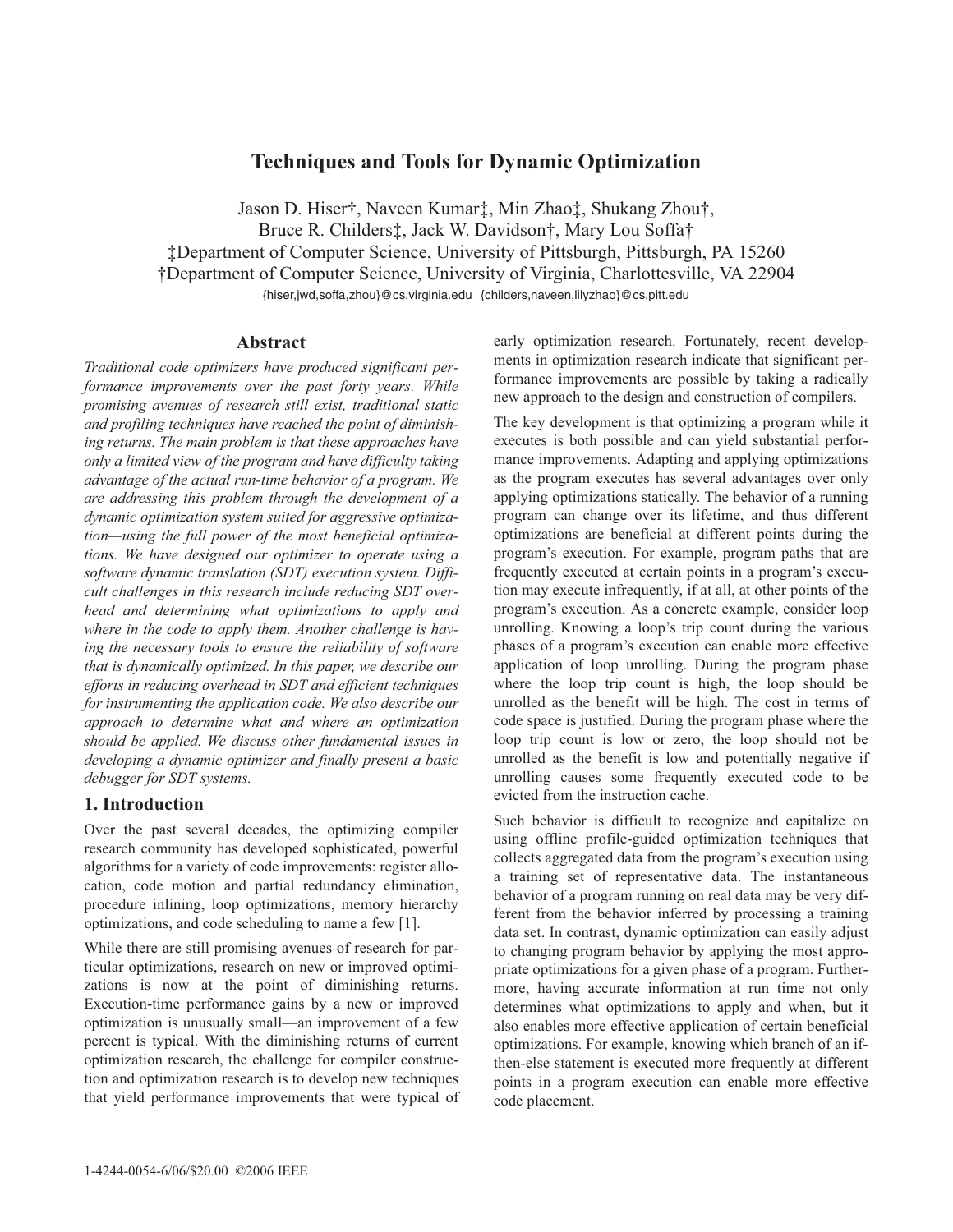While applying optimizations on executing code offers many benefits, to achieve the improvements in performance we desire requires rethinking how we build optimizers. Currently, most optimizers have a rigid structure that is fixed when it is constructed. In currently available optimizers, for example, the suite of optimizations that can be applied as well as the order that they are applied is fixed when the optimizer is built. The ordering is chosen to achieve the best performance over a spectrum of programs (e.g., SPEC2000, MediaBench, etc.). While most optimizers support enabling and disabling optimizations via command line options for the entire application, few optimizers offer any flexibility beyond this. Furthermore, even when flexibility is available, it is up to the software developer to determine which optimizations to apply.

To explore the spectrum of static to dynamic optimizations, we have begun to design, implement, and evaluate an innovative optimization paradigm and algorithms that we predict can achieve significant improvements in run time performance. Our approach is to create a flexible, adaptable optimization system where compile-time and run-time plans are generated automatically by the optimizer using information about the application, the target machine, and cost/benefit of the suite of available optimizations. Our dynamic optimizer is built on a SDT, called Strata. This paper briefly discusses our efforts in developing an aggressive dynamic optimizer. In particular, our contributions discussed in this paper include:

- techniques to reduce the overhead of an SDT system,
- efficient techniques to insert/remove instrumentation,
- optimization techniques for instrumentation code,
- a framework that includes models for code, optimizations and resources useful for predicting the benefits of optimizations without applying them,
- a debugger for an SDT system, and
- identification of special issues in developing dynamic optimizers.

In Section 2, we discuss techniques for reducing the overhead of SDTs and address the cost of instrumentation needed for dynamic instrumentation. In Section 3, we present our framework for predicting the benefit of an optimization and discuss in developing a dynamic optimizer. Section 4 presents our scheme for debugging programs running under our dynamic optimizer. Finally, 5 summarizes our current findings.

### **2. Low Overhead Dynamic Translation**

In order for an advanced execution system to monitor and transform an application efficiently, the system must introduce minimal overhead for processor time, memory usage, disk usage, etc. To this end, we developed and evaluated overhead reduction techniques within the Strata software dynamic translation system [2][3].

#### **2.1 Strata Overview**

Strata operates as a co-routine with the binary it is translating, as shown in Figure 1. As the figure shows, each time Strata encounters a new PC, it first checks to see if the PC has been translated into the *fragment cache*. The fragment cache is a software instruction cache that stores portions of code that have been translated from the native binary. The fragment cache is made up of code *fragments*, which are the basic unit of translation. If Strata finds that a requested PC has not been previously translated, Strata allocates a fragment and begins translation. Once a termination condition is met, Strata emits all *trampolines* that are necessary. Trampolines are chunks of code emitted into the fragment cache to transfer control back to Strata. Most control transfer instructions (CTIs) are initially linked to trampolines (unless its target previously exists in the fragment cache). Once a CTI's target instruction becomes available in the fragment cache, the CTI is linked directly to the destination, avoiding future uses of the trampoline. This mechanism is called *Fragment Linking* and avoids significant overhead associated with returning to Strata after every fragment [3].

Strata's translation process can be overridden to implement a new SDT use. The basic Strata system includes several default behaviors that control the creation of code fragments. These default decisions can be changed based on a particular SDT use.



**Figure 1: Strata high-level overview.**

**Overhead Reduction**. We evaluated a number of designs to determine which are indeed the best as the default. For example, through extensive experimentation on a variety of machines, we determined when Strata should stop translating instructions into the fragment cache, how Strata should handle direct control transfer instructions, where to place code to return control from the application to Strata, how to align branch targets, and how aggressively to translate previously unexecuted functions.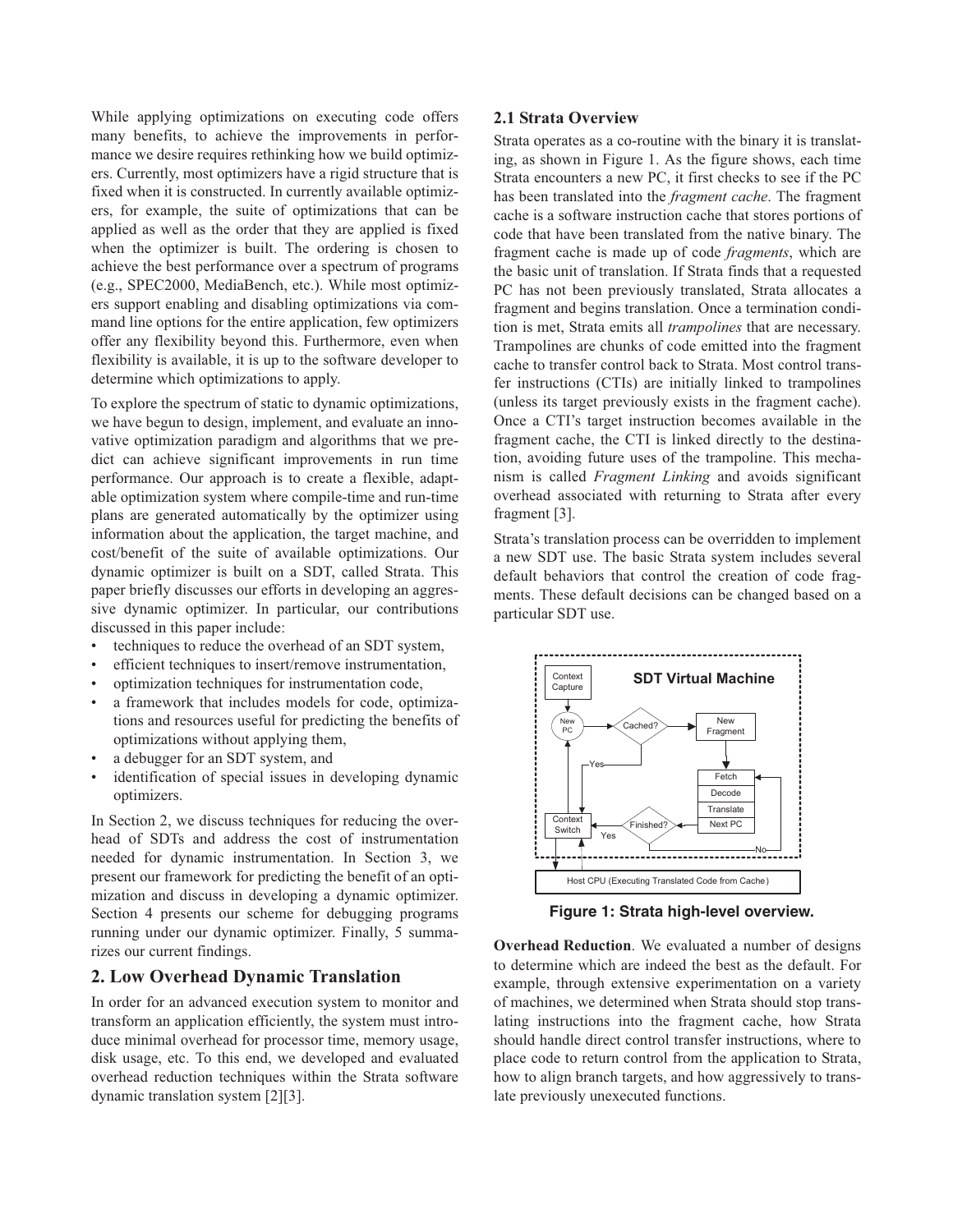

**Figure 2: Performance on Strata with initial configuration and optimized configuration for UltraSparc IIi.**

One of our most surprising findings involves the performance of partial inlining. Partial inlining is a technique in which call instructions are elided and the first portion of a function is inlined into the calling function's code. It was previously believed that this technique helped performance by eliminating unnecessary control transfer instructions. In fact, we found that partial inlining significantly degraded performance because of increased branch mispredictions. We believe the increase in mispredictions is due to the hardware return address stack being prohibited from efficient use.

**Experimental Results**. Figure 2 shows how the changes to Strata improved performance on an UltraSparc IIi. On average, we see that overhead was reduced from 13% to 4%, while on individual benchmarks we see reductions as much as 119% to 25%. Results indicate that this performance gain is similar on an AMD Athlon Opteron machine, and even more pronounced on an Intel Pentium IV Xeon with a deeper pipeline and smaller instruction cache. The largest gains result from eliminating the use of partial inlining and translating beyond conditional control transfer instructions. Previous publications can full details [17].

# **2.2 Dynamic Instrumentation**

A key requirement for a dynamic optimization framework is to monitor applications as they are running. The technique used by optimizer for program monitoring is called dynamic instrumentation. Dynamic instrumentation involves inserting additional code into the program to track program properties and values. This section describes the approach to dynamic instrumentation in our dynamic optimization scheme and techniques to mitigate the associated overheads.

**Dynamic Instrumentation**. Traditional dynamic instrumentation systems need to be tailored to specific applications and platforms. For the continuous compilation framework, what is needed is a dynamic instrumentation system that is flexible enough to be used for different monitoring purposes and adaptable to different architectural platforms. We developed FIST (Flexible Instrumentation system for Software dynamic Translator) that supports the diverse instrumentation needs and platform independence needed by our dynamic optimizer.

FIST makes decisions about where and how to instrument an application based on run-time behavior. FIST is based on an event-response model that triggers information gathering when a property about the running program is satisfied. In FIST, an event occurs when a program monitor discovers that a run-time property has been satisfied. A response is an *action* taken for that event. This reactive model permits trade-offs between the cost and amount of information gathered. An example of an event is the increment of a counter and a check to see if the associated count exceeds a value. The response code can be a notification to the run-time system and a subsequent action.

To provide the flexibility that our dynamic optimizer needs, FIST uses three primitives for instrumentation: *inline-hit-always*, *hit-once*, and *hit-many*. These primitives are used to build more complex operations, and they differ in the way in which instrumentation is inserted and left in the application. Inline-hit-always is inserted directly into a basic block and never removed. Hit-once is executed outside of the program control flow and is removed immediately after being hit. Similarly, hit-many is executed outside of regular control flow and remains in the code until explicitly removed. Hit-once and hit-many intercept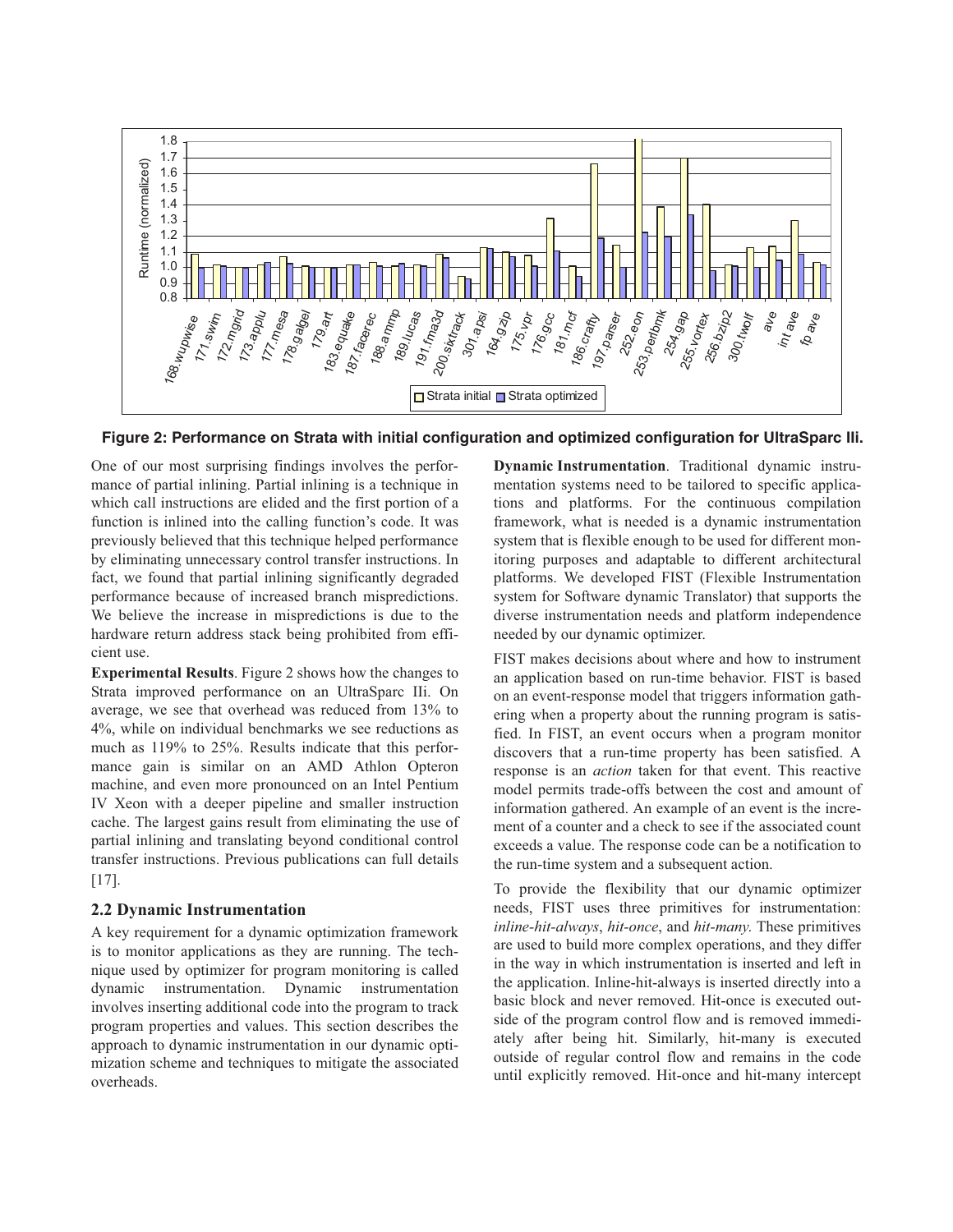control flow and change it to go out-of-line to another location.

FIST is implemented in the Strata run-time system and is currently available for SPARC platform [8]. FIST has been used in the context of several instrumentation applications including a cache simulator, a software security checker and several program profilers. Our results show the performance and memory costs of FIST are very reasonable.

**Instrumentation Optimization**. Despite the relatively low overhead of FIST, a need and opportunity exist to further reduce overheads of dynamic instrumentation. Indeed, our dynamic optimizer strives to improve the performance of programs and a low-overhead monitoring system fits the framework well. While the cost of dynamic instrumentation can be reduced on a case-by-case basis [11], what is needed are automatic techniques that systematically reduce instrumentation overheads at an algorithmic level. These techniques, which we call Instrumentation Optimizations, are analogous to compiler optimizations.

To illustrate our instrumentation optimizations, consider Figure 3 that shows three instrumentation points. An *instrumentation point* is a specific point in the program which is instrumented to invoke an *instrumentation payload* at run-time. Each instrumentation point has a probe (shown as an oval) that is code that intercepts program execution to invoke the payload (shown as a box). There are three primary sources of overheads in a dynamic instrumentation system: (1) number of probes, (2) cost of the probes, and (3) cost of the instrumentation payload. We describe three instrumentation optimizations that tackle each of these three sources of overheads.

The first optimization, called Dynamic Probe Coalescing (DPC), analyzes instrumentation points in a code region along with the intervening program code to determine if the information collected at one instrumentation point can be collected at another instrumentation point. If so, the two instrumentation points are coalesced together, thereby reducing the total number of probes executed. Note that DPC reduces the dynamic number of instrumentation points, but does not reduce the amount of information collected by the instrumentation system.



The second optimization, called Partial Context Switch (PCS), strives to reduce the cost of an individual probe by reducing the context-switch overhead between program and instrumentation payload. PCS analyzes each instrumentation probe and the associated program code to determine the minimal number of registers that need to be saved and restored for context-switch.

The third optimization, called Partial Payload Inlining (PPI), targets the cost of an instrumentation payload by inlining the payload inside the instrumentation probe. This optimization eliminates the overhead associated with a function call and exposes further opportunities for PCS optimization.

We implemented the instrumentation optimizations in Strata-SPARC and evaluated the efficacy of the instrumentation techniques in the context of several program profilers. Table 1 shows the speedups obtained by applying the three optimizations for different program monitoring applications. The first column in Table 1 shows the name of the monitoring application; the second column gives a brief description of the application; column 3 contains the average run-time for SPEC2000 benchmarks for each monitoring application when no optimizations have been applied; and column 4 shows the same when all optimizations have been applied. The results show that the optimizations are highly effective and reduce the overheads by an average of 2.15 times. The difference in optimization effectiveness across different benchmarks and profilers are due to the fact that optimizations are more effective when there are more opportunities. Detailed results and explanations can be found in [9].

| Profilers          | Description                                   | <b>Base</b> | Opt.             | Speedup |
|--------------------|-----------------------------------------------|-------------|------------------|---------|
| BB count           | Execution count of each basic<br>block        | 487s        | 218s             | 2.15x   |
| Path<br>profile    | Gather blocks executed along<br>a path        | 448s        | 218s             | 1.96x   |
| Address<br>profile | Collect load/store addresses                  | 589s        | 219 <sub>s</sub> | 2.54x   |
| Value<br>profile   | Collect values used by loads<br>and stores    | 585s        | 211s             | 2.63x   |
| Branch<br>history  | Record taken and not-taken<br>branch history  | 511s        | 212s             | 2.26x   |
| Call-chain         | Record order of function calls<br>and returns | 712s        | 585s             | 1.26x   |

# **Table 1: Instrumentation optimization speedups.**

# **3. Model-based Optimizations**

To *systematically* address the challenge of applying dynamic optimizations, we need to have a better understanding of the properties of optimizations. Our approach is to develop a general framework for studying optimization properties, in particular, profitability. Based on whether an optimization is profitable, decisions can be **Figure 3: Instrumentation Point** made about when to apply the optimization. Because of the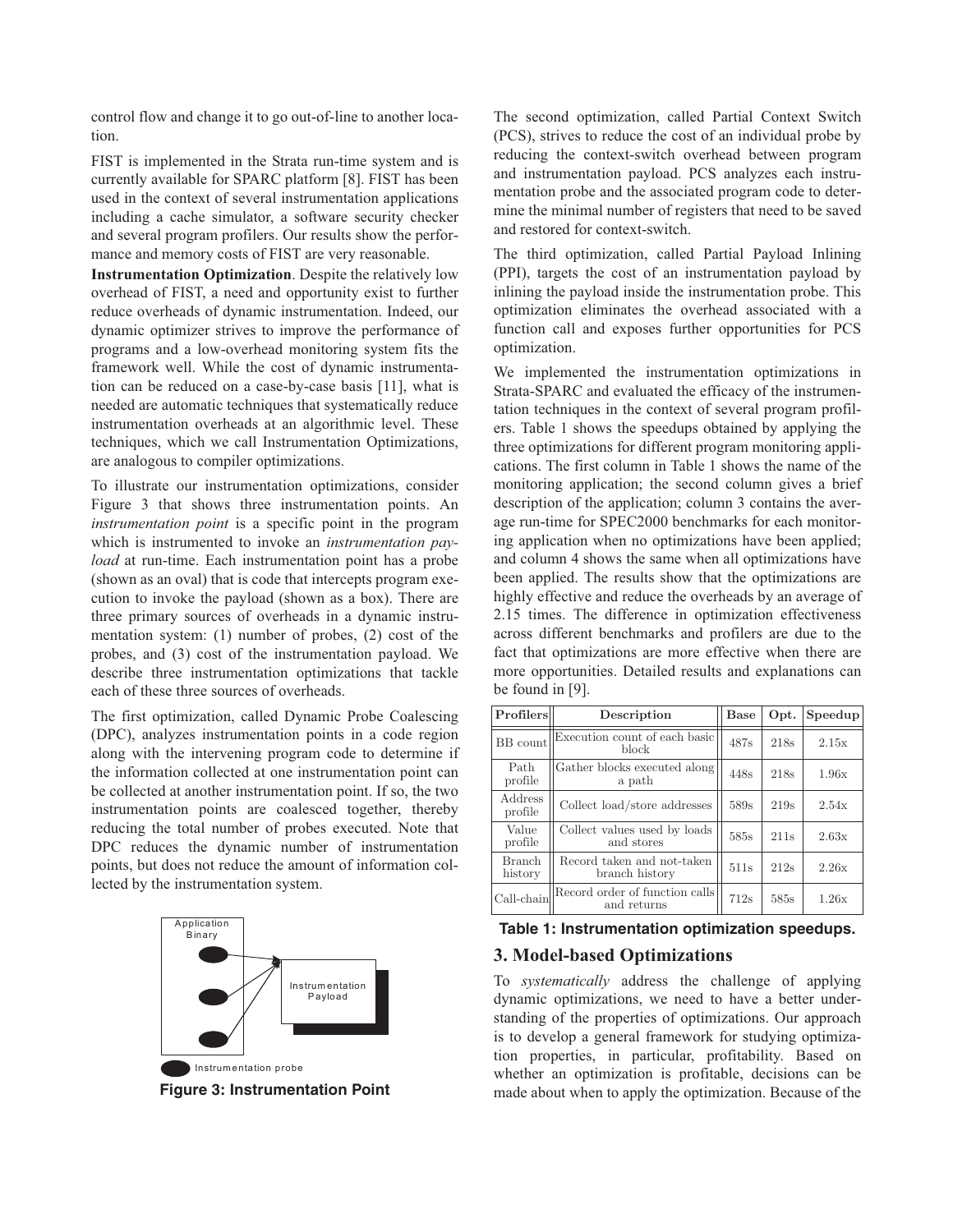high cost associated with applying optimizations and experimentally evaluating profitability, we use an *analytical* approach to develop a model-based framework to predict the profitability of optimizations.

Our framework, given in Figure 4, has three types of analytic models (code, optimization and resource models) and a profitability engine that processes the models and computes the profit. The models are plug-and-play components. When new models for the code, optimizations or machine resources are needed, they can be developed and easily added into the framework.





A code model expresses those characteristics of the code segment that are changed by an optimization and impact a machine resource. In our framework, there is a code model for each machine resource. For example, there is a register code model to express live range information because live ranges can be changed by an optimization and impact the registers. An optimization model expresses the semantics (i.e., effect) of an optimization, from which the impact of the optimization on each resource can be determined. A resource model describes the resource configuration and benefit/cost information in using the resource. The resource models are developed based on a particular platform. As part of the framework, there is a profitability engine that uses the models to predict the profit of applying an optimization.

We have developed the framework instances for predicting the profitability of scalar optimizations and loop optimizations. The machine resources that we consider include cache, registers and computation. In the next section, we will present these framework instances for loop optimizations and the experimental results to demonstrate the effectiveness of our framework. See [7] for information about the framework instances for predicting the profitability of scalar optimizations.

#### **3.1 Prediction for Loop Optimizations**

Data caches are designed to exploit locality, and naturally they work best for programs that have high locality. Some loop optimizations are designed to improve cache perfor-

mance by transforming the code to have better locality. However, other optimizations are not designed specifically for this purpose and may negatively impact cache performance and the overall performance.

We have developed a framework instance for predicting the profitability of loop optimizations. Since loop behavior tends to dominate cache performance, we are focusing on the profitability on cache performance.

**Framework for Loop Optimizations**. The **cache code model** represents code characteristics that affect the cache. It captures several aspects of a loop nest: (1) the loop header with its lower and upper bounds and iteration step; (2) all array references and their type (includes read and writes and their affine expression); and (3) an array reference sequence that consists of all array references in a loop body in the order that they appear in the intermediate code.

A **loop optimization model** represents a loop optimization by a sequence of functions that affect the various aspects of the cache code model. For example, in loop reversal, the direction in which a loop traverses its iteration range is reversed. Our optimization models have an impact function that describes the loop header is changed to the new traversal order. We have developed optimization models for loop interchange, loop tiling, loop reversal, loop fusion, loop distribution and loop unrolling.

The **cache resource model** expresses the data cache configuration in the particular platform, including the cache size, cache block size, associativity and cache miss penalty.

The **profitability engine** takes the cache code model, loop optimization models and the cache resource model to predict the number of cache misses increased or decreased after applying an optimization.

More details and examples of framework for predicting the profitability of loop optimizations are in [6].

**Experimental Results**. To investigate the effectiveness and usefulness of our framework toward predicting the profitability of loop optimizations on cache performance, we implemented our models and tested them with several benchmark loops, including *alv, irkernel, lgsi, smsi, srsi, tfsi, tomcat3, biquad, gdevcdj, lms* and *pegwit*.

Using these benchmarks, we validated the prediction accuracy of our framework. We also showed the performance improvement of our model-based optimizations over always applying loop optimizations. Finally, we showed that our framework can also be used to select the most beneficial optimizations. The complete experimental results are presented in [6].

Table 2 gives the prediction accuracy of our framework for each benchmark and loop optimization considered. The prediction accuracies in the table are averages across a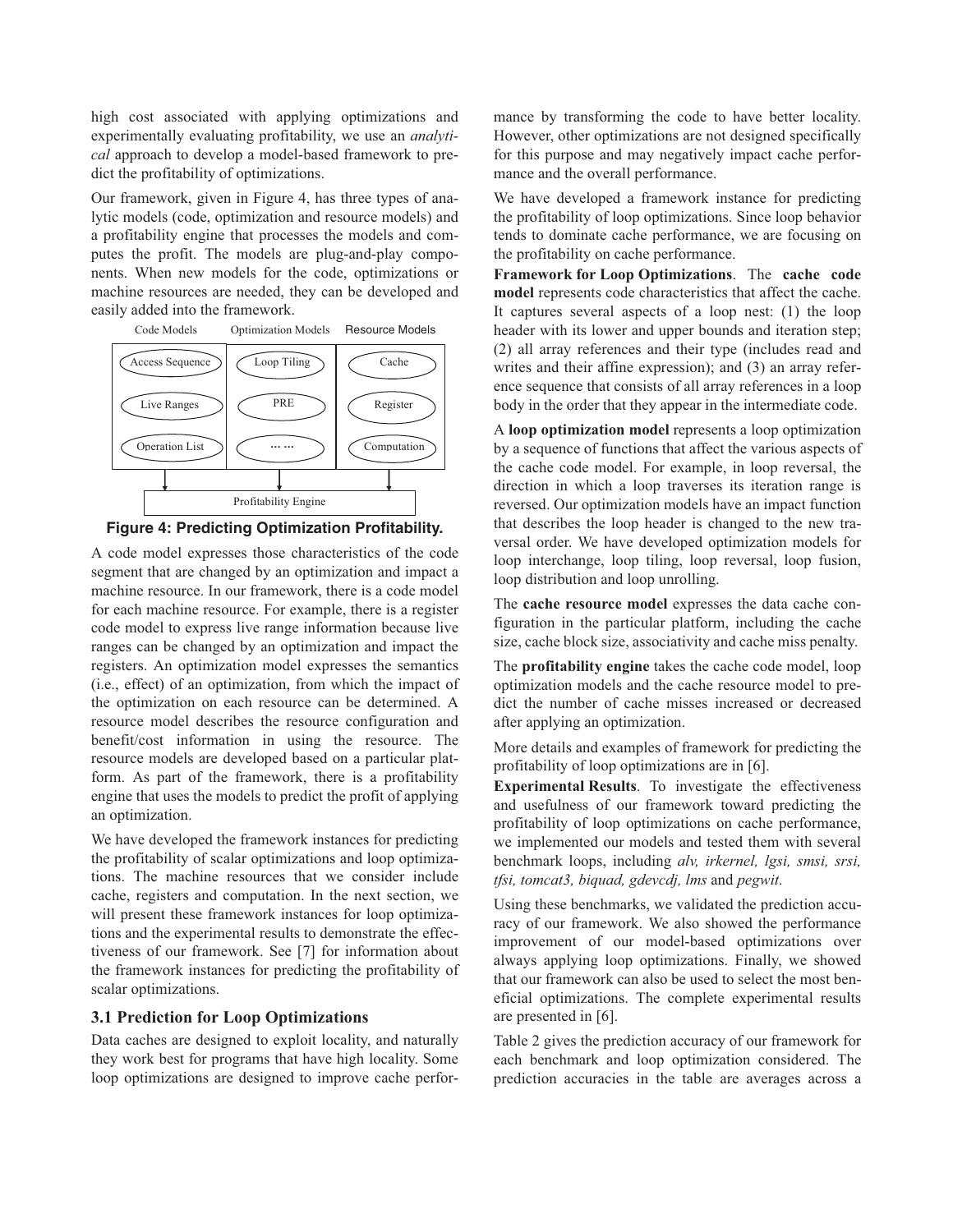range of trip counts for each benchmark. The trip count was varied from 50 to 200 for each benchmark to simulate different ratios of working set size to cache size and to determine whether our model can accurately reflect different loop configurations. The prediction accuracy of our framework in determining the profitability of loop optimizations is 96% on average. The prediction accuracy for loop reversal on *lgsi* is 82%. This lower prediction accuracy is because for most trip counts, the cache miss reduction of loop reversal is so small (the reduction is just one or two misses) that our model can not predict the benefit. Instead, our model does not apply loop reversal in these cases when the miss reduction is so small. Not applying reversal in this case does no harm since the relative improvement of applying reversal is minimal and can be ignored.

| <b>Benchmark</b>    | Interchange | <b>Tiling</b> | Reversal |
|---------------------|-------------|---------------|----------|
| alv                 | 100%        | 100%          | 97.4%    |
| irkernel            | 98.7%       | 100%          | 93.4%    |
| lgsi                | 100%        | 100%          | 82%      |
| smsi                | 100%        | 100%          | 86.8%    |
| srsi                | 100%        | 100%          | 86.8%    |
| fsi                 | 100%        | 97.4%         | 100%     |
| tomcat <sub>3</sub> | 98.7%       | 92.1%         | 93.4%    |
| biquad_N            | 89.5%       | 88.2%         | 100%     |
| gdevcdj             | 100%        | 100%          | 97.4%    |
| lms                 | 97.4%       | 100%          | 94.7%    |
| pegwit              | 100%        | 100%          | 81.6%    |

**Table 2: Loop Optimization Prediction Acccuracy.**

### **4. Dynamic Optimization**

Although dynamic optimization has shown promising potential, its effectiveness and efficiency have not been fully understood, which is especially true for native-tonative optimizers. For example, Dynamo does not achieve improvement on some programs [13], and DynamoRio results in a slowdown (12% on average) over SPEC 2000 integer benchmarks [14]. Further exploration is needed to extend the applicability of dynamic optimization. The goal of this project is to develop a dynamic optimization scheme that is effective and efficient.

#### **4.1 Dynamic Optimization**

We implemented a framework for dynamic optimization with a set of optimizations implemented in Strata. Similar to Dynamo, the optimizer monitors program execution, detects a frequently executed path, forms it into a superblock trace, optimizes it, and uses the optimized trace for future executions. Currently, the optimizer performs a few scalar optimizations, namely, constant propagation, copy propagation, constant folding, and algebraic simplification. It removes dead code, partially dead code, and some redundant code. Moreover, when a trace inlines the entire body of a routine, it can remove the call and return since they are no longer needed. Due to the simplicity of the control flow of a superblock trace, these optimizations are performed rapidly in a forward pass and a backward pass.

We find that native-to-native optimization needs special care to determine an optimization opportunity, compared to traditional source-to-native compilation. Native-to-native optimization accepts a native code segment as input. A seemingly poor native instruction sequence may be produced by a poorly performing compiler; it may also be generated out of necessity (e.g., hardware constraints, such as the range of an immediate number). The former case is a *true optimization opportunity* because the code can be improved, while the latter is a *false optimization opportunity* because the code poorness is necessary. A dynamic native-to-native optimizer should detect false optimization opportunities and avoid wasting resources on optimizing them. Source-to-native compilation, on the contrary, typically performs optimization on an intermediate representation before code generation. Therefore, traditional compilers seldom need to handle false optimization opportunities.

# **4.2 Trace Quality**

Trace quality dramatically affects the result of dynamic optimization. Many opportunities for dynamic optimization result when a trace is formed into a joint-free superblock, where a variable in the original program may become a constant number, and a partial redundancy may become full redundant. Longer traces contain more optimization opportunities.

Traces should also follow execution flow. The benefits of optimization are realized only when optimized code executes. If execution goes off a trace in the middle too often, the time to optimize the code that is not executed is improvident. In addition, infrequently executed code in traces may degrade cache performance.

Many dynamic optimization systems employ the Next-Executing Tail (NET) technique to select traces [15]. Our experiments indicate that 40.2% of NET traces consist of a single basic block, and Hiniker et al. showed the average size of a NET trace is 14.8 instructions [16]. In addition, our experiments show that 49.9% of execution does not follows NET traces from the trace head to the tail, going off traces in the middle. We believe there is much opportunity to improve the trace quality over the NET technique and we are investigating new trace selection algorithms.

# **4.3 Static Planning for Dynamic Optimization**

A dynamic optimization system has tighter resource constraints than static compilers. For instance, the code win-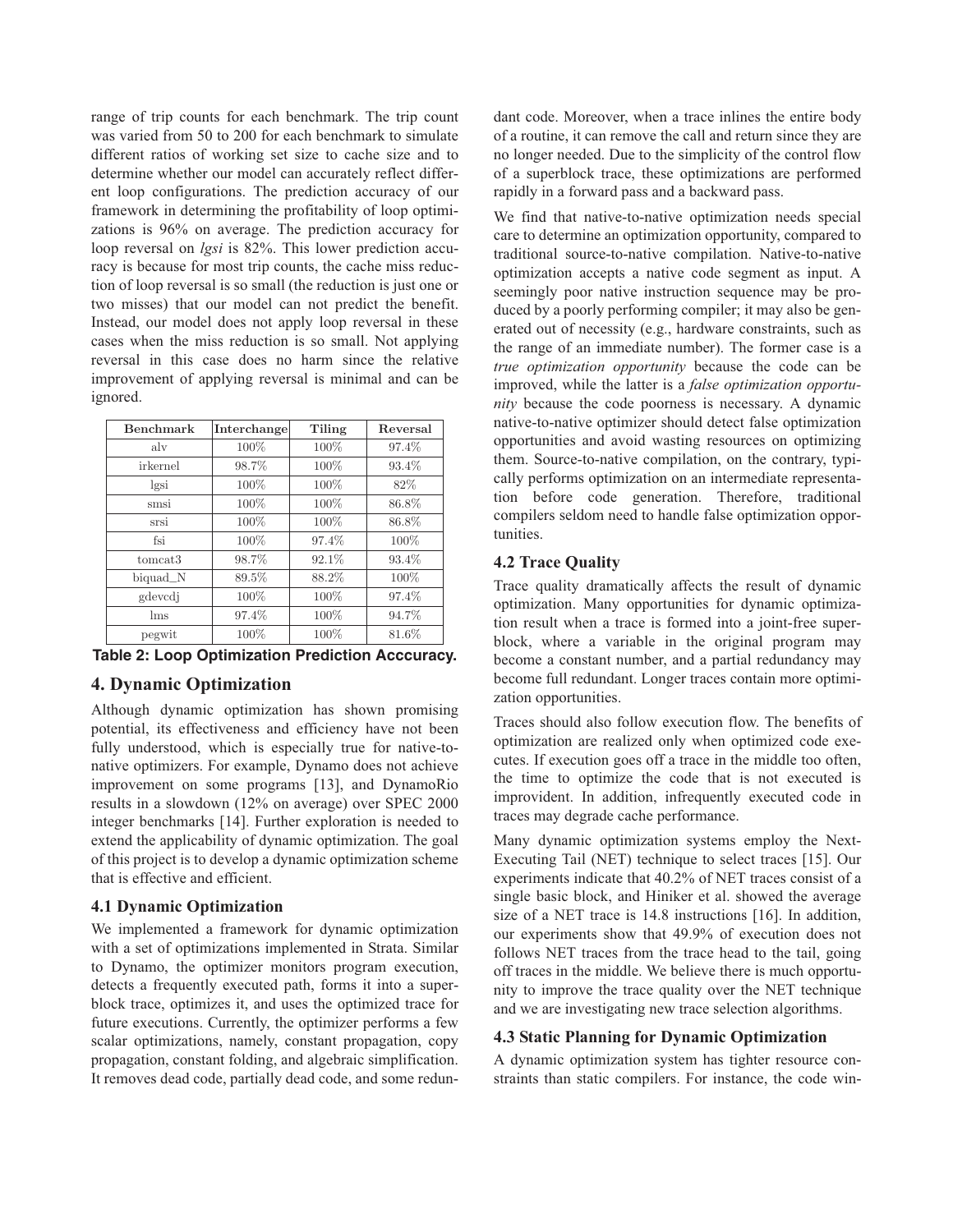dow a dynamic optimizer sees is smaller. Nevertheless, some sophisticated transformations naturally need context information of the code that is being optimized. We propose *static planning* to address this challenge. A static plan contains program information that is required for transformation but is expensive or impossible to compute at runtime (e.g., data flow). As our experience indicates that a dynamic optimizer spends much time checking the applicability of a transformation, static planning can improve the efficiency by computing the required information beforehand. To increase the effectiveness of dynamic optimization, a static plan also suggests transformations for a dynamic optimizer to apply at run-time, including what optimizations to perform, configuration of the optimizations, and the order to apply them. A model-based optimization method has been developed to study the properties of optimizations (previously discussed in Section 3). This analytical model-based approach is well suited for the static planning scheme—generating dynamic optimization plans with a high confidence of profitability.

We are currently investigating the benefits, feasibility, and formats of static planning for dynamic optimization.

# **5. Debugging**

Debugging is the process of eliminating bugs by pausing and stepping through execution and inspecting and modifying values. Debugging plays an important role in software development. Dynamic translation in our framework introduces novel challenges to debugging programs. In particular, since program code is generated at run-time, the static debug information associated with the program becomes inconsistent with the dynamically changing program. Transformation of translated code, such as overhead reduction techniques and dynamic optimizations, change the number of instances and order of statements, further complicating the debugability of the program. Finally, dynamic instrumentation performed as part of program monitoring inserts additional code into the program that has no relation to the executing application, but still executes with the application. Such instrumented code must be hidden from a debug user who is unaware of modifications to the program at run-time.

Our goal is to provide capabilities to users that allow transparent debugging of dynamically translated programs. Debugging is *transparent* in that a debugger user is kept completely unaware of dynamic code modifications performed our system. Another goal is to keep the debugging techniques independent of the target platform. This way, the same debugging framework suffices for different platforms supported by our dynamic optimizer. Finally, one of our goals is to provide the same debugging facilities and commands to users as existing debuggers do.

To achieve our goals, we propose a debug architecture as shown in Figure 5. The debug architecture has three components: (1) a SDT system, which is the run-time system of our dynamic optimizer (2) a native debugger that is being extended to support dynamically translated programs, such as gdb, and; (3) a debug engine. The debug engine is a critical component that generates debug information at runtime. This information is then used to hide dynamic code generation and code modification from the native debugger (and debug user).



**Figure 5: Debug Architecture**

The debug engine consists of three components: a mapping generator, a mapper, and a breakpoint manager, and two repositories, the mapping repository and the breakpoint repository. The components and repositories are shown in Figure 5. The mapping generator computes debug information, consisting of dynamic debug mappings that relate source program locations to translated program locations and the vice-versa. It uses information provided by the SDT system for generating and updating mappings. The mappings, tuples relating untranslated program locations with translated locations, are stored in the mapping repository. The mapper uses the debug information from the generator to map untranslated and translated code. The output of the mappings can be used by either the native debugger or the SDT system.

The breakpoint manager keeps track of all active breakpoints (and watchpoints) for the executing program in the breakpoint repository. The native debugger communicates information about the breakpoints to the breakpoint manager. The breakpoint manager is responsible for inserting breakpoints in translated code. When breakpoints are hit in the translated code, the breakpoint manager is notified.